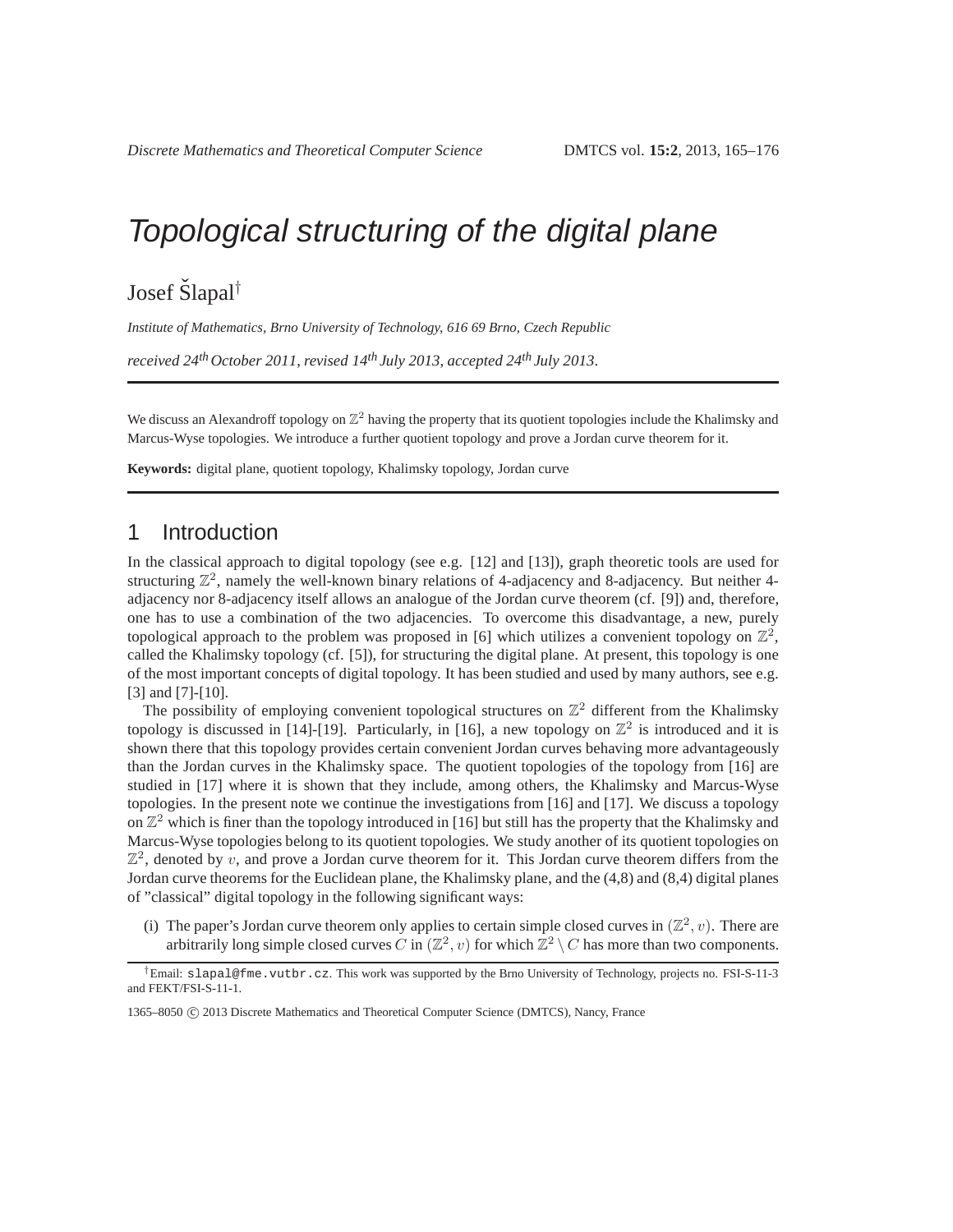(ii) Those simple closed curves C in  $(\mathbb{Z}^2, v)$  to which the paper's Jordan curve theorem applies will in most cases not be the common boundary of the two components of  $\mathbb{Z}^2 \setminus C$ .

### 2 Preliminaries

For the topological terminology used we refer to [2] and [4]. Throughout the note, all topologies dealt with are thought of as being (given by) Kuratowski closure operators. Recall that a topology  $p$  on a set X is said to be a  $T_1$ -*topology* if each singleton subset of X is closed or open (so that  $T_1$  implies  $T_0$ ), and it is called an *Alexandroff topology* if  $pA = \bigcup_{x \in A} p\{x\}$  whenever  $A \subseteq X$ . A pair  $(X, p)$  where X is a set and  $p$  is an Alexandroff topology on  $X$  is called an Alexandroff space. Recall also that, given topological spaces  $(X, p)$  and  $(Y, q)$ , a surjection  $e: X \to Y$  is said to have *connected fibres* if  $e^{-1}(\lbrace y \rbrace)$  is connected (in  $(X, p)$ ) for every point  $y \in Y$ .

If we omit, in the definition of Kuratowski closure operators (Kuratowski closure spaces), the requirement of idempotency, we obtain the so-called *pretopologies* (*pretopological spaces*) - cf. [2]. We will use some concepts naturally extended from topologies (topological spaces) to pretopologies (pretopological spaces). Given pretopologies  $p_1, p_2$  on a set X, we say that  $p_1$  is *finer* that  $p_2$  if  $p_1(A) \subseteq p_2(A)$  for every subset  $A \subseteq X$ . A map  $f : (X, p) \to (Y, q)$ , where  $(X, p)$  and  $(Y, q)$  are pretopological spaces, is called *continuous* if  $f(pA) \subseteq q(f(A))$  for every  $A \subseteq X$ . Let  $e : X \to Y$  be a surjection and p be a pretopology on X. Then the finest pretopology q on Y such that  $e : (X, p) \to (Y, q)$  is continuous is called the *quotient pretopology of p generated by e*.

Of course, if a quotient pretopology of a topology p (generated by a surjection  $e$ ) is a topology, then it is a quotient topology of p (generated by  $e$ ). The proof of our main theorem will be based on a result (Proposition 4.1) about such quotient topologies of Alexandroff topologies.

By a *graph* on a set V we always mean an undirected simple graph without loops with the vertex set V . Recall that a *path* in a graph is a finite (nonempty) sequence  $x_0, x_1, ..., x_n$  of pairwise different vertices such that  $x_{i-1}$  and  $x_i$  are adjacent (i.e., joined by an edge) whenever  $i \in \{1, 2, ...n\}$ . Here,  $x_0$  and  $x_n$  are said to be the *end vertices* of the path. By a *cycle* in a graph we understand any finite set of at least three vertices which can be ordered into a path with the end vertices adjacent.

The *connectedness graph* of a topology p on X is the graph on X in which a pair of vertices x, y are adjacent if and only if  $x \neq y$  and  $\{x, y\}$  is a connected subset of  $(X, p)$ . Let p be an Alexandroff topology on a set X. Then it is obvious that a subset  $A \subseteq X$  is connected in  $(X, p)$  if and only if each pair of points of A may be joined by a path in the connectedness graph of  $(X, p)$  contained in A. In the sequel, only connectedness graphs of connected Alexandroff topologies on  $\mathbb{Z}^2$  will be displayed. In these graphs, the closed points will be ringed and the mixed ones (i.e., the points that are neither closed nor open) boxed. Hence, the points neither ringed nor boxed will be open (note that no points of  $\mathbb{Z}^2$  may be both closed and open).

By a *(discrete) closed curve* in a topological space  $(X, p)$  we mean a cycle in the connectedness graph of  $p$ . Thus, every closed curve is a nonempty, finite and connected set. In accordance with [16], a closed curve  $C \subseteq X$  in  $(X, p)$  is said to be *simple* if, for each point  $x \in C$ , there are exactly two points of C adjacent to x in the connectedness graph of p. A simple closed curve C in  $(X, p)$  is said to be a *(discrete) Jordan curve* if it separates  $(X, p)$  into precisely two components (i.e., if the subspace  $X \setminus C$  of  $(X, p)$ consists of precisely two components).

We will need the following statement resulting from [15], Corollary 1.5: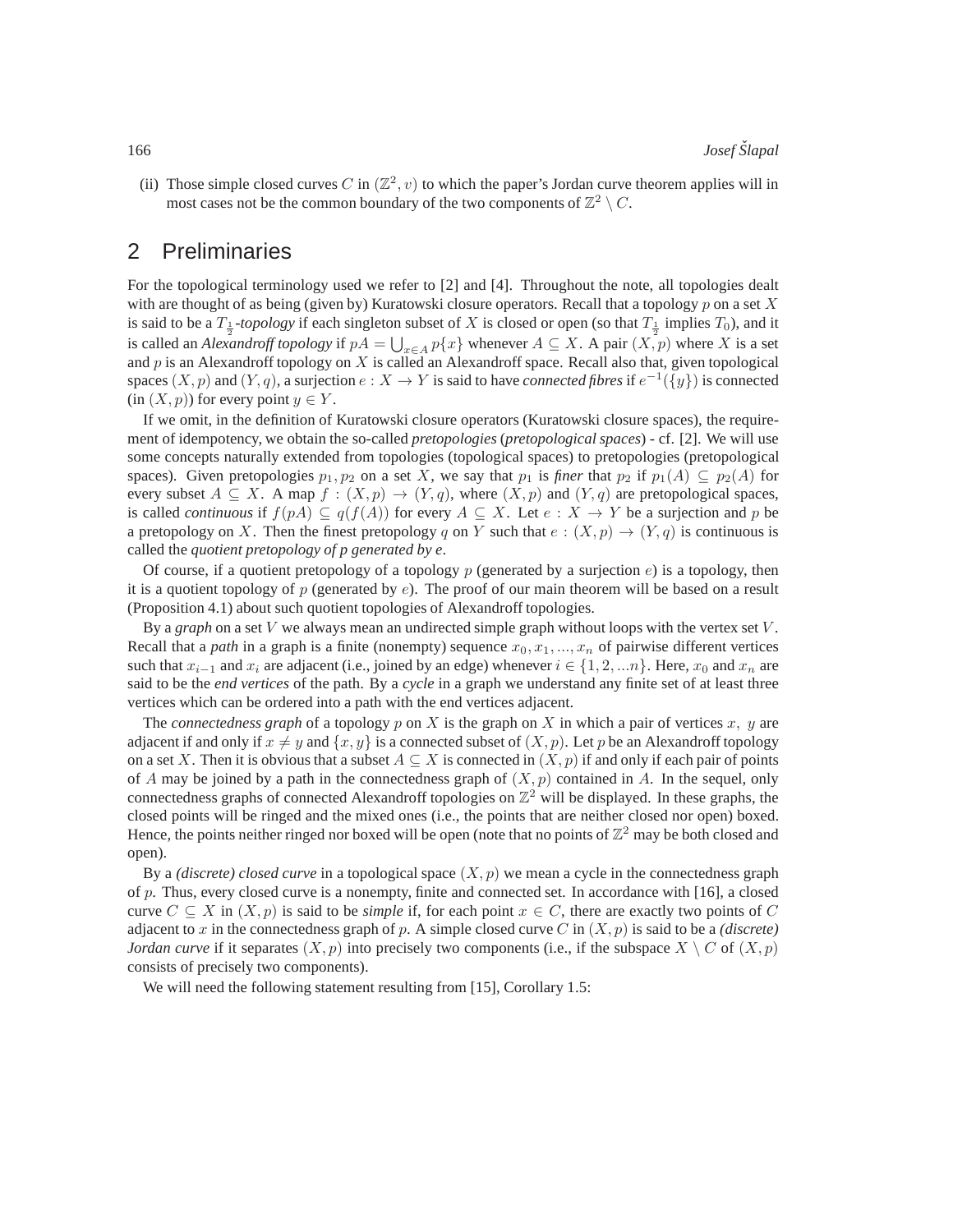**Lemma 2.1** *Let*  $(X, p)$ ,  $(Y, q)$  *be Alexandroff spaces such that* q *is the quotient pretopology of* p *generated by a surjection*  $e: X \to Y$  *with connected fibres. Then a subset*  $B \subseteq Y$  *is connected in*  $(Y, q)$  *if and only if*  $e^{-1}(B)$  *is connected in*  $(X, p)$ *.* 

Note that the statement of the previous Lemma need not be true if  $q$  is only the quotient topology and not the quotient pretopology of  $p$  - see the following counterexample due to one of the referees of this paper:

*Example 2.2* Let  $(X, p)$  be the topological space where  $X = \{1, 2, 3, 4\}$ , the closure of  $\{1\}$  is  $\{1\}$ , the closure of  $\{2\}$  is  $\{1, 2, 3\}$ , the closure of  $\{3\}$  is  $\{3\}$ , and the closure of  $\{4\}$  is  $\{3, 4\}$ . Let  $Y = \{a, b, c\}$ and let  $e: X \to Y$  be the surjection defined by  $e(1) = a, e(2) = e(3) = b$ , and  $e(4) = c$  (so that e has connected fibers). Then, in the quotient space  $(Y, q)$  of  $(X, p)$  generated by e, we have that a lies in the closure of c. So,  $B = \{a, c\}$  is connected in  $(Y, q)$ , but  $e^{-1}(B) = \{1, 4\}$  is not connected in  $(X, p)$ .

Let 
$$
z = (x, y) \in \mathbb{Z}^2
$$
 be a point. We put  
\n $H_2(z) = \{(x + k, y); k \in \{-1, 1\}\},$   
\n $V_2(z) = \{(x, y + l); l \in \{-1, 1\}\},$   
\n $D_5(z) = H_2(z) \cup \{(x + k, y - 1); k \in \{-1, 0, 1\}\},$   
\n $U_5(z) = H_2(z) \cup \{(x + k, y + 1); k \in \{-1, 0, 1\}\},$   
\n $L_5(z) = V_2(z) \cup \{(x - 1, y + l); l \in \{-1, 0, 1\}\},$   
\n $R_5(z) = V_2(z) \cup \{(x + 1, y + l); l \in \{-1, 0, 1\}\},$   
\n $A_{12}(z) = \{(k, l) \in \mathbb{Z}^2; k = x \text{ and } 0 < |l - y| \le 3, \text{ or } l = y \text{ and } 0 < |k - x| \le 3\}.$   
\nNext, we put  
\n $A_4(z) = H_2(z) \cup V_2(z),$   
\n $A_8(z) = L_5(z) \cup R_5(z) (= D_5(z) \cup U_5(z)),$  and  
\n $A'_4(z) = A_8(z) \setminus A_4(z).$ 

Thus, the number of points of each of the nine sets introduced above equals the index of the symbol denoting this set. In the literature, the points of  $A_4(z)$  and  $A_8(z)$  are said to be *4-adjacent* and *8-adjacent* to z, respectively. It is natural to call the points of  $H_2(z)$ ,  $V_2(z)$ ,  $D_5(z)$ ,  $U_5(z)$ ,  $L_5(z)$ ,  $R_5(z)$ ,  $A_{12}(z)$ and A′ 4 (z) *horizontally 2-adjacent, vertically 2-adjacent, down 5-adjacent, up 5-adjacent, left 5-adjacent, right 5-adjacent, cross 12-adjacent* and *diagonally 4-adjacent* to z, respectively. Clearly, each of these adjacencies, excluding  $A_{12}(z)$  implies 8-adjacency.

The union of each of the above ten sets  $H_2(z)$ ,  $V_2(z)$ ... with the singleton  $\{z\}$  is denoted by the corresponding barred symbols, i.e., by  $\bar{H}_2(z)$ ,  $\bar{V}_2(z)$ ....

Recall [6] that the Khalimsky topology on  $\mathbb{Z}^2$  is the Alexandroff topology t given as follows: For any  $z = (x, y) \in \mathbb{Z}^2$ ,

$$
t\{z\} = \begin{cases} \bar{A}_8(z) \text{ if } x, y \text{ are even,} \\ \bar{H}_2(z) \text{ if } x \text{ is even and } y \text{ is odd,} \\ \bar{V}_2(z) \text{ if } x \text{ is odd and } y \text{ is even,} \\ \{z\} \text{ otherwise.} \end{cases}
$$

The Khalimsky topology is connected and  $T_0$ ; a portion of its connectedness graph is shown in Figure 1.

In [6], Khalimsky, Koppermann and Meyer proved the following digital Jordan curve theorem for  $(\mathbb{Z}^2, t)$ :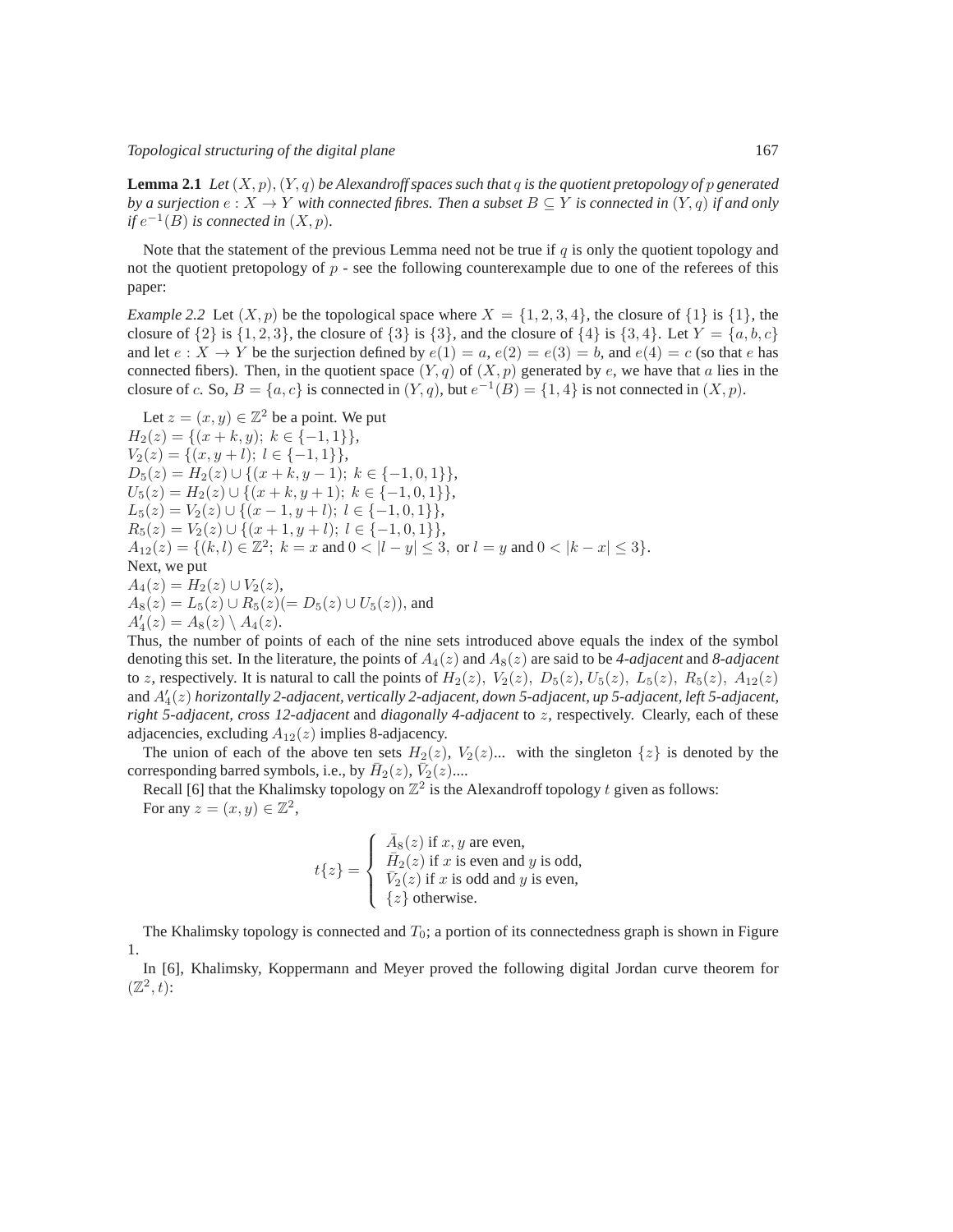

**Fig. 1:** A portion of the connectedness graph of the Khalimsky topology.

**Theorem 2.3** *In the Khalimsky plane, any simple closed curve having at least four points is a Jordan curve.*

The Marcus-Wyse topology (cf. [11]) is the connected Alexandroff  $T_{\frac{1}{2}}$ -topology s on  $\mathbb{Z}^2$  given as follows:

For any  $z = (x, y) \in \mathbb{Z}^2$ ,

$$
s\{z\} = \begin{cases} \overline{A}_4(z) \text{ if } x + y \text{ is odd,} \\ \{z\} \text{ otherwise.} \end{cases}
$$

The Marcus-Wyse topology is quite simple - its connectedness graph coincides with the 4-adjacency graph. The following digital Jordan curve theorem for  $(\mathbb{Z}^2, s)$  is proved in [8]:

**Theorem 2.4** *Let* C *be a cycle in the connectedness graph of s such that, for every point*  $z \in C$ *, there are precisely two points of*  $C$  *adjacent to*  $z$  *and*  $\mathrm{card}\{p \in C \setminus \{z\} \}$  *there exists a point*  $q \in \mathbb{Z}^2$  adjacent to *both* z and  $p$ } = 2. Then C *is a Jordan curve in*  $(\mathbb{Z}^2, s)$ .

The previous Theorem has been recently generalized to a larger class of curves in [1].

Note that, at none of its points, can a Jordan curve in the Khalimsky or Marcus-Wyse plane turn to make an acute angle of  $\frac{\pi}{4}$  (and, in mixed points, a Jordan curve in the Khalimsky plane can not turn at all). In the next section, we will introduce a topology on  $\mathbb{Z}^2$  with respect to which Jordan curves may turn, at some points, to make an acute angle of  $\frac{\pi}{4}$ .

### 3 Topology  $w$  and some of its quotients

We denote by w the Alexandroff topology on  $\mathbb{Z}^2$  given as follows (cf. [18]): For any point  $z = (x, y) \in \mathbb{Z}^2$ ,

$$
w\{z\} = \begin{cases} \bar{A}_8(z) \text{ if } x = 4k, y = 4l, k, l \in \mathbb{Z},\\ \bar{A}'_4(z) \text{ if } x = 2 + 4k, y = 2 + 4l, k, l \in \mathbb{Z},\\ \bar{D}_5(z) \text{ if } x = 2 + 4k, y = 1 + 4l, k, l \in \mathbb{Z},\\ \bar{U}_5(z) \text{ if } x = 2 + 4k, y = 3 + 4l, k, l \in \mathbb{Z},\\ \bar{L}_5(z) \text{ if } x = 1 + 4k, y = 2 + 4l, k, l \in \mathbb{Z},\\ \bar{R}_5(z) \text{ if } x = 3 + 4k, y = 2 + 4l, k, l \in \mathbb{Z},\\ \bar{H}_2(z) \text{ if } x = 2 + 4k, y = 4l, k, l \in \mathbb{Z},\\ \bar{V}_2(z) \text{ if } x = 4k, y = 2 + 4l, k, l \in \mathbb{Z},\\ \{z\} \text{ otherwise.} \end{cases}
$$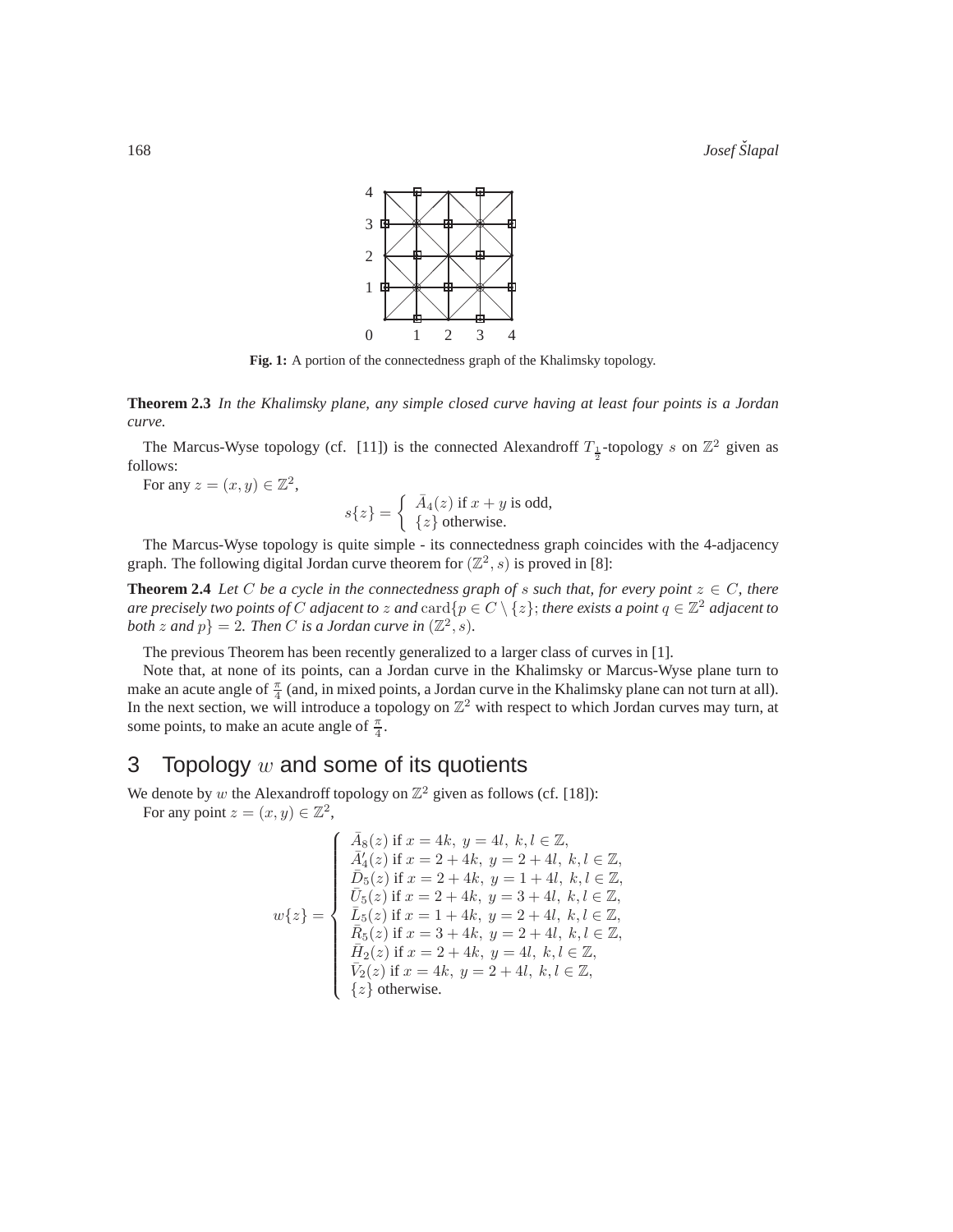

**Fig. 2:** A portion of the connectedness graph of w.



**Fig. 3:** A portion of a subgraph of the connectedness graph of w.

Clearly,  $w$  is connected and  $T_0$ . A portion of the connectedness graph of  $w$  is shown in Figure 2.

The Alexandroff topology on  $\mathbb{Z}^2$  introduced and studied in [16] is coarser than  $w$  - it is obtained from the definition of w by replacing  $\bar{D}_5(z)$ ,  $\bar{U}_5(z)$ ,  $\bar{L}_5(z)$  and  $\bar{R}_5(z)$  by  $\bar{D}_5(z)\setminus\{(x,y-1)\}, \bar{U}_5(z)\setminus\{(x,y+1)\}$ 1)},  $\bar{L}_5(z) \setminus \{(x-1,y)\}\$  and  $\bar{R}_5(z) \setminus \{(x+1,y)\}\$ , respectively. Because of this fact, some results proved in  $[16]$  and  $[17]$  for the topology studied there may easily be transferred to w. In particular, by Theorem 11 in [16], we get:

**Theorem 3.1** *Every cycle* C *in the graph a portion of which is shown in Figure 3 is a Jordan curve in*  $(\mathbb{Z}^2, w)$  *having the property that, if* C *has no acute corners, then for each point*  $z \in C$  *the set*  $A_8(z)$ *contains at least one point in each of the components of*  $\mathbb{Z}^2 \setminus C$ *.* 

Analogously to [17], we define an Alexandroff topology v on  $\mathbb{Z}^2$  as follows: For any  $z = (x, y) \in \mathbb{Z}^2$ ,

$$
v\{z\} = \begin{cases} \n\bar{H}_2(z) \text{ if } x \text{ is odd and } y \text{ is even,} \\ \n\bar{V}_2(z) \text{ if } x \text{ is even and } y \text{ is odd,} \\ \n\bar{A}'_4(z) \text{ if } x, y \text{ are odd,} \\ \n\{z\} \text{ if } x, y \text{ are even.} \n\end{cases}
$$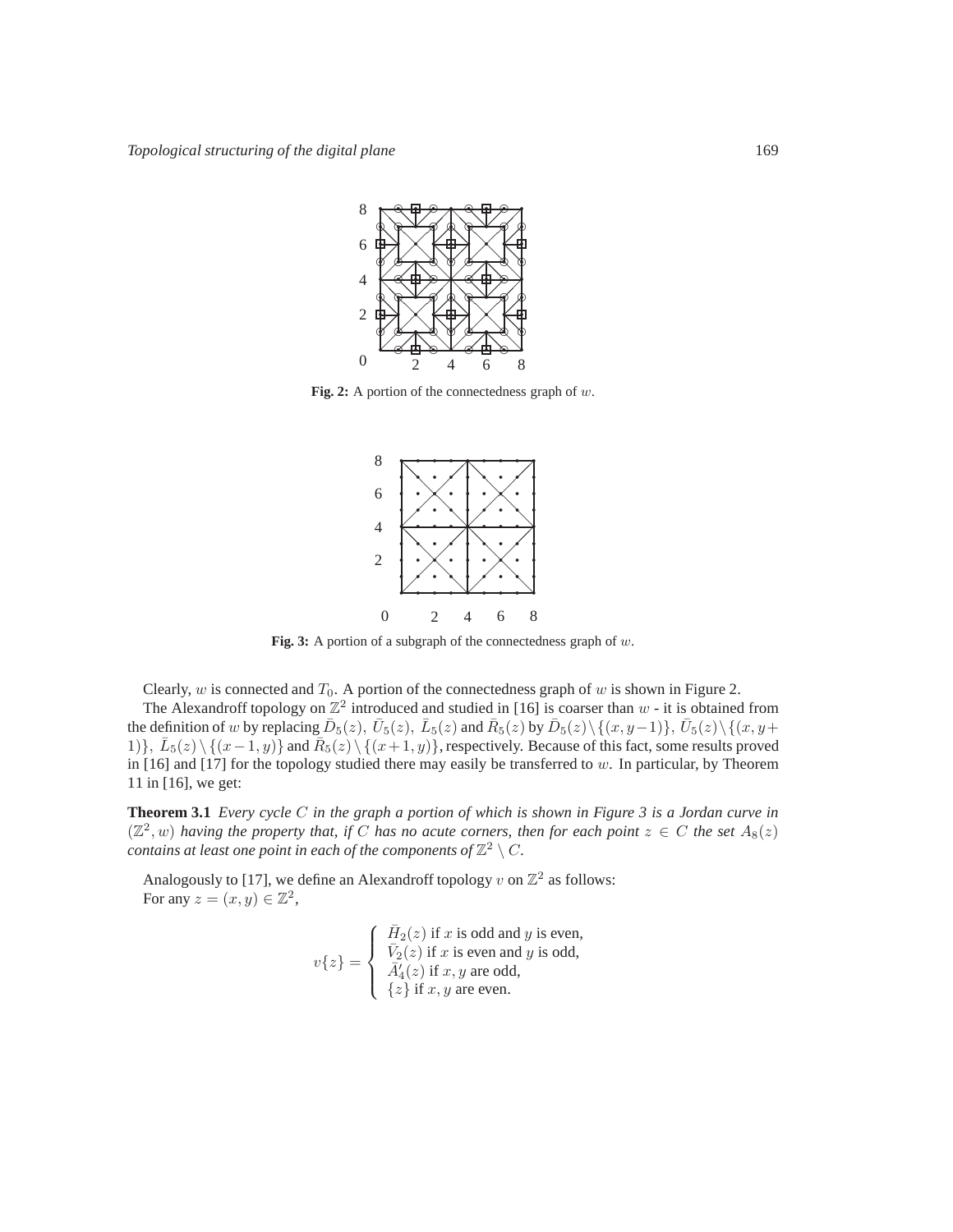

**Fig. 4:** The connectedness graph of v.

Evidently, v is connected and  $T_{\frac{1}{2}}$ . A portion of its connectedness graph is shown in Figure 4. 2. The following three statements are obtained by transferring the results of Theorems 10-12 in [17] to the topology w:

**Proposition 3.2** *The Khalimsky topology is the quotient pretopology of* w *generated by the surjection*  $f : \mathbb{Z}^2 \to \mathbb{Z}^2$  given as follows:

$$
f(x,y) = \begin{cases} (2k,2l) \text{ if } (x,y) = (4k,4l), \ k,l \in \mathbb{Z}, \\ (2k,2l+1) \text{ if } (x,y) \in \bar{A}_4(4k,4l+2), \ k,l \in \mathbb{Z}, \\ (2k+1,2l) \text{ if } (x,y) \in \bar{A}_4(4k+2,4l), \ k,l \in \mathbb{Z}, \\ (2k+1,2l+1) \text{ if } (x,y) \in \bar{A}_4(4k+2,4l+2), \ k,l \in \mathbb{Z}. \end{cases}
$$

The surjection  $f$  is shown in Figure 5 where the corresponding decomposition of the topological space  $(\mathbb{Z}^2, w)$  is marked by the dashed lines. All points of a class of the decomposition are mapped by f to the center point of the class expressed in the bold coordinates.

**Proposition 3.3** *The Marcus-Wyse topology* s *is the quotient pretopology of* w *generated by the surjection*  $g:\mathbb{Z}^2\to\mathbb{Z}^2$  given as follows:

$$
g(x,y) = \begin{cases} (k+l, l-k) \text{ if } (x,y) \in \bar{A}_8(4k,4l), \ k, l \in \mathbb{Z}, \\ (k+l+1, l-k) \text{ if } (x,y) = (4k+2,4l+2) \text{ for some } k, l \in \mathbb{Z} \\ \text{with } k+l \text{ odd or } (x,y) \in \bar{A}_{12}(4k+2,4l+2) \text{ for some } \\ k, l \in \mathbb{Z} \text{ with } k+l \text{ even.} \end{cases}
$$

The decomposition of the topological space  $(\mathbb{Z}^2, w)$  given by g is shown in Figure 6, similarly to Figure 5, by the dashed lines. Every class of the decomposition is mapped by q to its center point expressed in the coordinates with respect to the diagonal axes (where the first coordinate relates to the axis with only the non-negative part displayed).

**Proposition 3.4** v is the quotient pretopology of w generated by the surjection  $h : \mathbb{Z}^2 \to \mathbb{Z}^2$  given as *follows:*

$$
h(x,y) = \begin{cases} (2k,2l) \text{ if } (x,y) \in \bar{A}_8(4k,4l), \ k,l \in \mathbb{Z}, \\ (2k,2l+1) \text{ if } (x,y) \in \bar{H}_2(4k,4l+2), \ k,l \in \mathbb{Z}, \\ (2k+1,2l) \text{ if } (x,y) \in \bar{V}_2(4k+2,4l), \ k,l \in \mathbb{Z}, \\ (2k+1,2l+1) \text{ if } (x,y) = (4k+2,4l+2), \ k,l \in \mathbb{Z}. \end{cases}
$$

The surjection  $h$  is demonstrated in Figure 7 in a way analogous to that used to demonstrate  $f$  in Figure 5.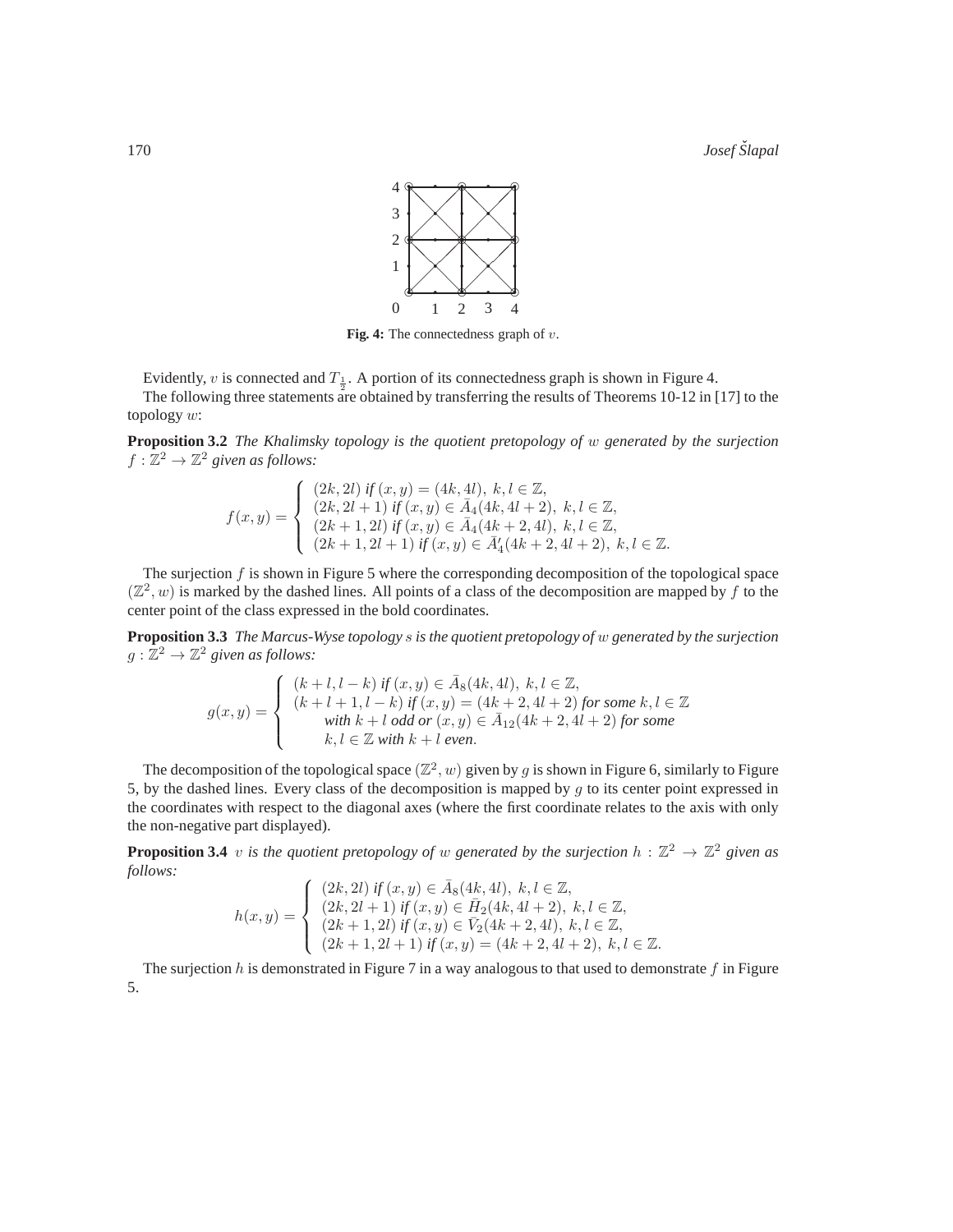

Fig. 5: Decomposition of  $(\mathbb{Z}^2, w)$  given by the surjection f.

# 4 Jordan curves in  $(\mathbb{Z}^2, v)$

In Theorem 3.1, we have determined Jordan curves in the topological space  $(\mathbb{Z}^2, w)$ . The following statement enables us to use Theorem 3.1 to determine Jordan curves in a quotient topological space of  $(\mathbb{Z}^2, w)$ :

**Proposition 4.1** Let  $(\mathbb{Z}^2, p), (\mathbb{Z}^2, q)$  be Alexandroff spaces such that q is the quotient pretopology of p on  $\mathbb{Z}^2$  generated by a surjection  $e:\mathbb{Z}^2\to\mathbb{Z}^2$ . Let  $e$  have connected fibres and let  $D\subseteq\mathbb{Z}^2$  be a simple closed *curve in*  $(\mathbb{Z}^2, q)$ . Then D is a Jordan curve in  $(\mathbb{Z}^2, q)$  if the following two conditions are satisfied:

- (1) There is a Jordan curve C in  $(\mathbb{Z}^2, p)$  such that  $e(C) = D$ .
- (2)  $C_i \setminus e^{-1}(D)$  *is nonempty and connected in*  $(\mathbb{Z}^2, p)$  *for*  $i = 1, 2$  *where*  $C_1$  *and*  $C_2$  *are the two components of*  $\mathbb{Z}^2 \setminus C$ *.*

**Proof:** Let the conditions of the statement be fulfilled and put  $C'_1 = C_1 \setminus e^{-1}(D)$  and  $C'_2 = C_2 \setminus e^{-1}(D)$ . Since  $C_i'$  is connected for  $i = 1, 2$  (by the assumptions),  $e(C_i')$  is connected for  $i = 1, 2$  by Lemma 2.1. On the other hand, since  $C'_1 \cup C'_2 = e^{-1}(\mathbb{Z}^2 \setminus D)$  is not connected (by the assumptions),  $\mathbb{Z}^2 \setminus D =$  $e(C'_1) \cup e(C'_2)$  is not connected by Lemma 2.1. Hence,  $e(C'_1)$  and  $e(C'_2)$  are the components of  $\mathbb{Z}^2 \setminus D$ .  $\Box$ 

Indeed, Proposition 4.1 may be applied to get a Jordan curve theorem in the spaces  $(\mathbb{Z}^2, t)$  and  $(\mathbb{Z}^2, v)$ because the maps  $f$  and  $h$  have connected fibres. This is not true if  $w$  is replaced by the topology studied in [16] (because then only f has connected fibres). The map g has connected fibres neither for w nor for the topology from [16].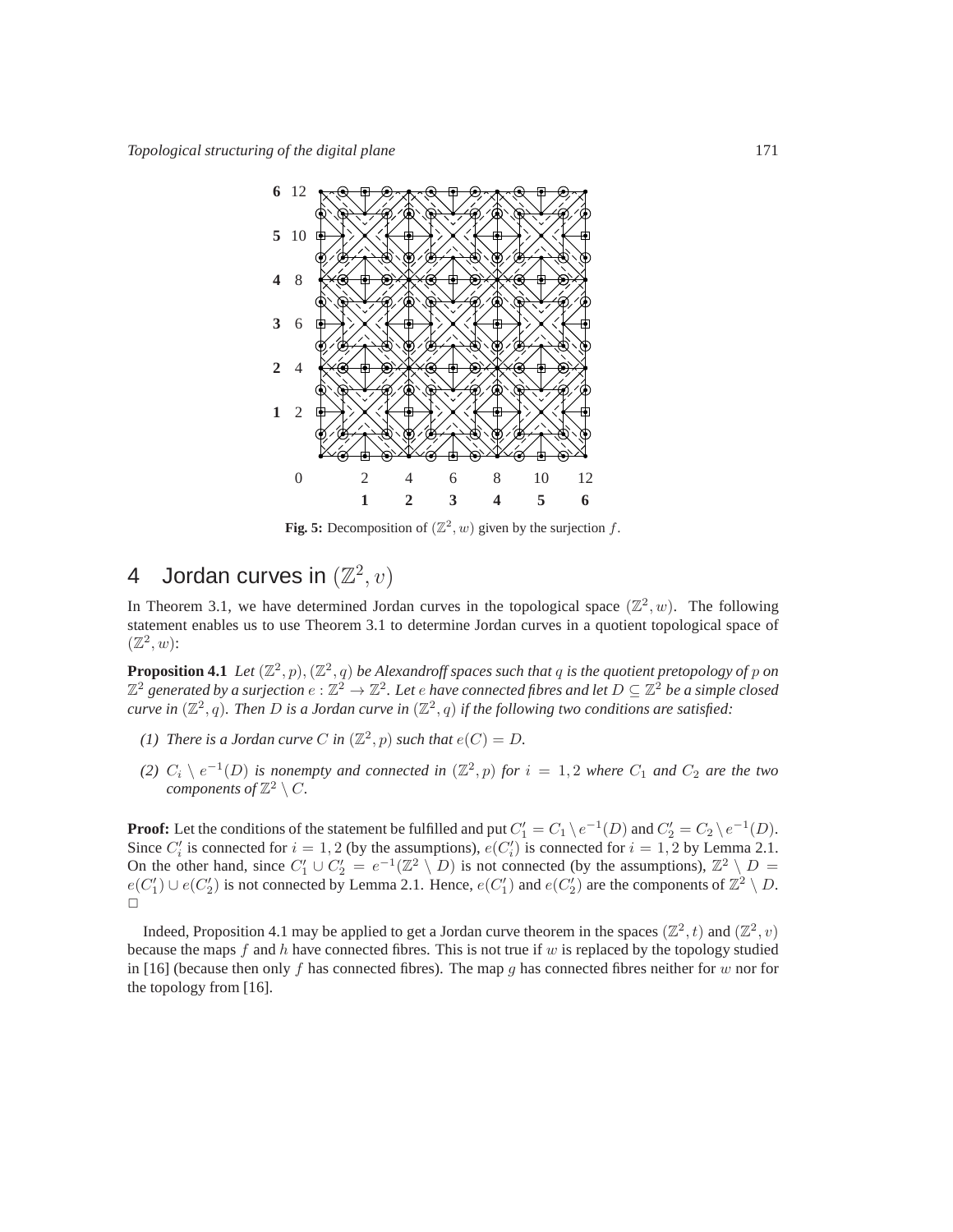172 *Josef Slapal ˇ*



Fig. 6: Decomposition of  $(\mathbb{Z}^2, w)$  given by the surjection g.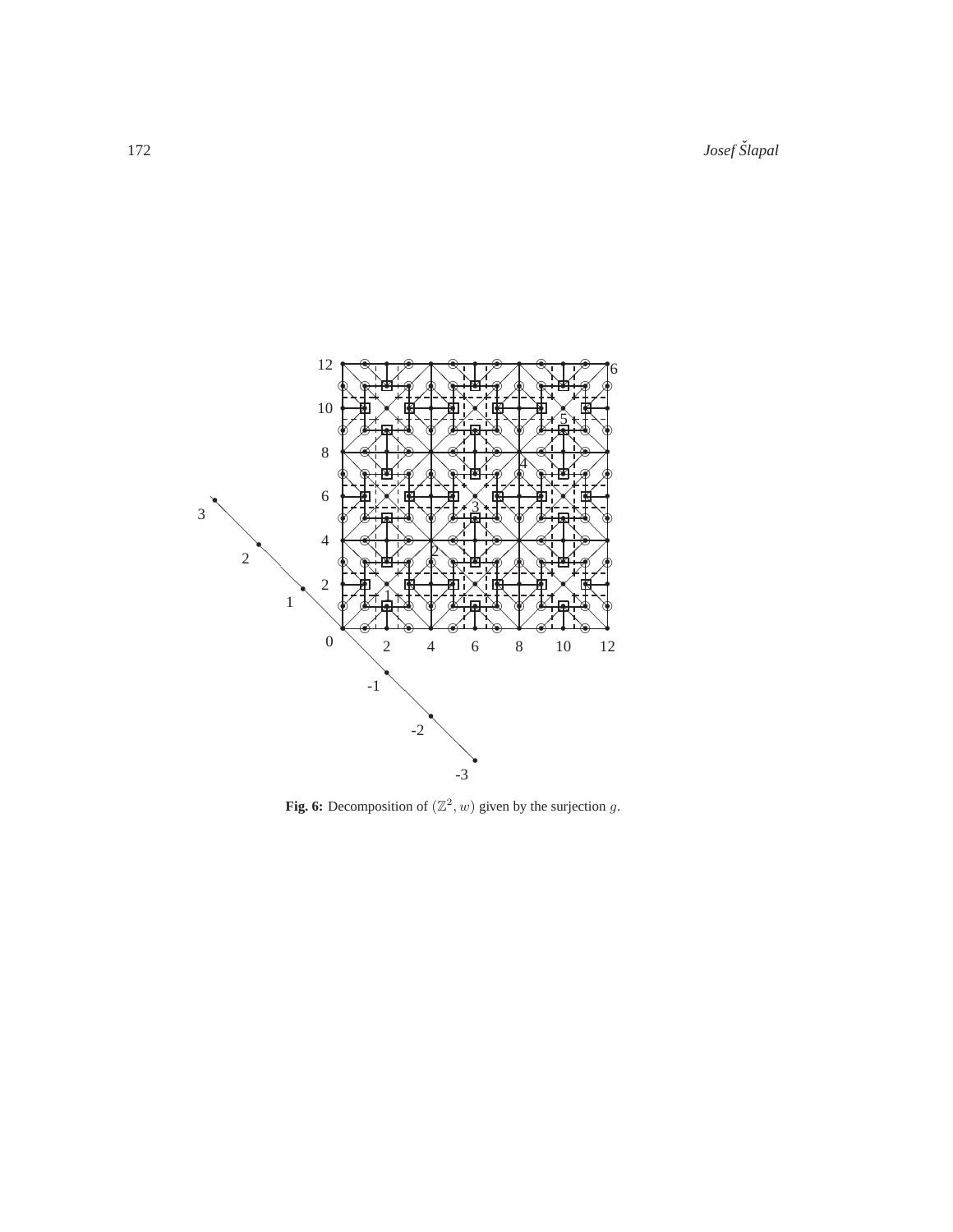

Fig. 7: Decomposition of  $(\mathbb{Z}^2, w)$  given by the surjection h.

As for the Khalimsky topology, we have the famous Theorem 2.3 proved in [6] that completely determines Jordan curves among the simple closed ones. For the Marcus-Wyse topology, we have Theorem 2.4 and also Jordan curve theorem proved in [16] (Proposition 13). Therefore, as the main result of this note, we will prove a Jordan curve theorem for  $v$ .

**Theorem 4.2** Let D be a simple closed curve in  $(\mathbb{Z}^2, v)$  with more than four points such that every pair *of different points*  $z_1, z_2 \in D$  *with both coordinates even satisfies*  $A_4(z_1) \cap A_4(z_2) \subseteq D$ *. Then* D *is a Jordan curve in*  $(\mathbb{Z}^2, v)$ *.* 

**Proof:** By Proposition 3.3, v is the quotient pretopology of w generated by h. It may easily be seen that, in the graph a portion of which is shown in Fig. 3, there is precisely one cycle C that satisfies  $h(C) = D$ . By Theorem 3.1, C is a Jordan curve in  $(\mathbb{Z}^2, w)$ . Clearly, every point of C has either two even coordinates or two odd coordinates or a coordinate that is a multiple of four. C consists of the center points of the sets  $h^{-1}(z)$ ,  $z \in C$ , (see Fig. 7) and the points lying between the pairs of center points of the sets  $h^{-1}(z_1)$ and  $h^{-1}(z_2)$  where  $z_1, z_2 \in D$  are adjacent points in the connectedness graph of v (clearly, for every pair of points  $z_1, z_2 \in D$  adjacent in the connectedness graph of v, there is precisely one point lying between the center point of  $h^{-1}(z_1)$  and that of  $h^{-1}(z_2)$  - it is the only point adjacent to each of the two center points in the graph shown in Fig. 2). Since D is a simple closed curve in  $(\mathbb{Z}^2, v)$ , we have card $({(x+i, y+j); i, j \in {-2, 2}} \cap C) = 2$  for every point  $(x, y) \in C$  with  $x = 4k + 2$  and  $y = 4l + 2$ for some  $k, l \in \mathbb{Z}$ . Further, we have card  $C > 8$  because C has more than four points. The fact that every pair of different points  $z_1, z_2 \in h(C)$  with both coordinates even satisfies  $A_4(z_1) \cap A_4(z_2) \subseteq h(C)$ implies that

(a)  $(4k, 4l + 2) \in C$  whenever  $(4k, 4l), (4k, 4l + 4) \in C$   $(k, l \in \mathbb{Z})$  and

(b)  $(4k + 2, 4l) \in C$  whenever  $(4k, 4l), (4k + 4, 4l) \in C$   $(k, l \in \mathbb{Z})$ .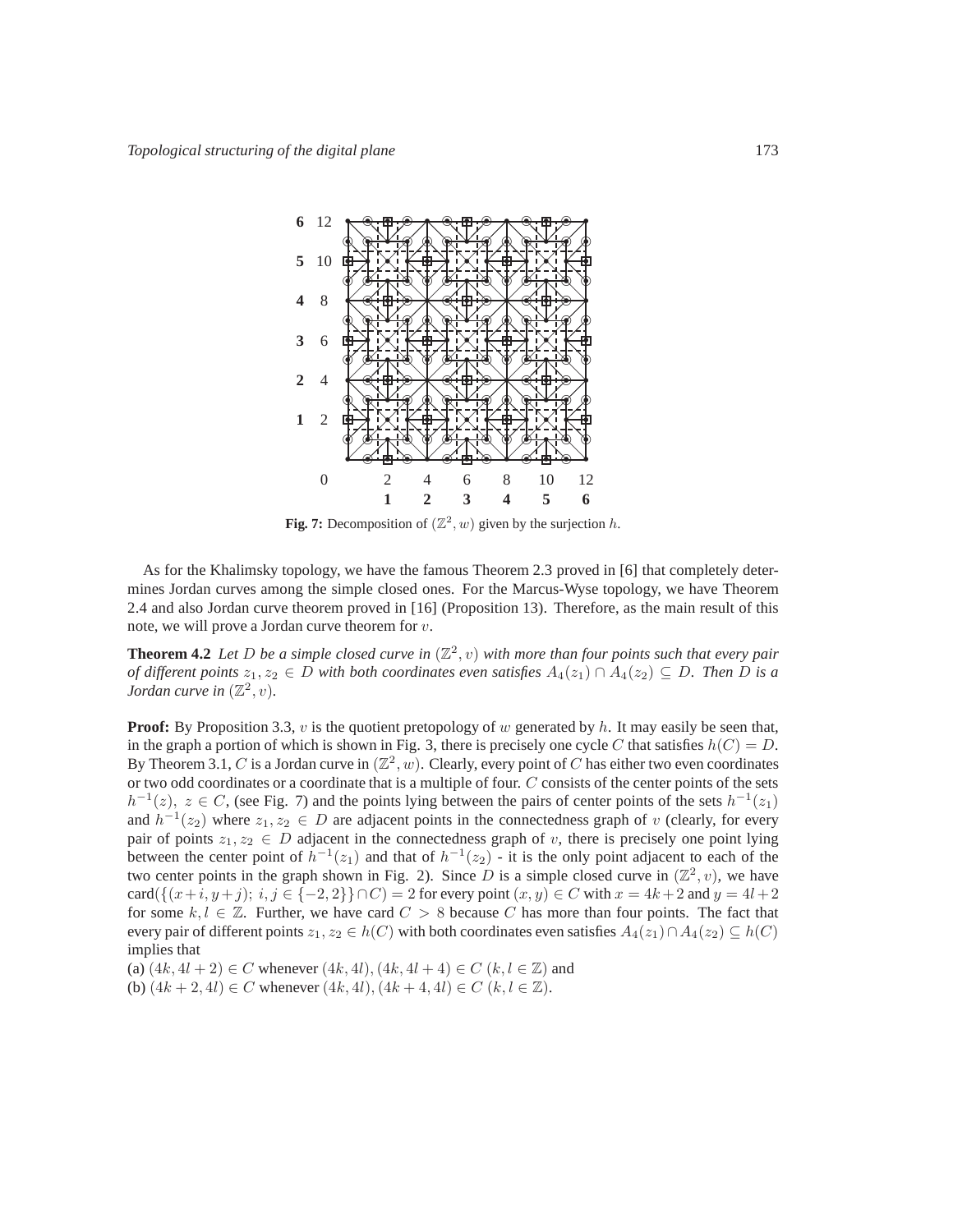Let  $C_1$ ,  $C_2$  be the two components of the subspace  $\mathbb{Z}^2 \setminus C$  of  $(\mathbb{Z}^2, w)$  and put  $C_i' = C_i \setminus h^{-1}(D)$  for  $i = 1, 2$ . Since C has more than four points, we have  $C_i' \neq \emptyset$  for  $i = 1, 2$ . Let  $(x, y) \in D$  be a point and write  $h^{-1}(x, y)$  briefly instead of  $h^{-1}(\{(x, y)\})$ . It is evident that  $h^{-1}(x, y) \subseteq C$  if and only if both x and y are odd (then  $h^{-1}(x, y)$  is a singleton). Thus, let  $(x, y) \in D$  be a point with x or y even.

(1) Suppose that x is even and y is odd. Then  $h^{-1}(x, y) = \overline{H}_2(2x, 2y)$  where  $(2x, 2y) \in C$ . The points  $h(2x, 2y - 1) = (x, y - 1)$  and  $h(2x, 2y + 1) = (x, y + 1)$  must also lie in D, so that  $(2x, 2y - 1)$  and  $(2x, 2y + 1)$  both lie in C, but  $h(2x - 2, 2y) = (x - 1, y)$  does not lie in D, so that  $(2x - 2, 2y) \notin C$ . Therefore, every path (in the connectedness graph of w) in  $C_i$  ( $i \in \{1, 2\}$ ) containing the point  $(2x-1, 2y)$ as a non-end vertex contains also the points  $(2x - 1, 2y - 1)$  and  $(2x - 1, 2y + 1)$  because they are the only points of  $C_i$  adjacent to  $(2x - 1, 2y)$  in the connectedness graph of w. Thus, given any path in  $C_i$  $(i \in \{1,2\})$  that contains the point  $(2x-1, 2y)$ , when we replace the point  $(2x-1, 2y)$  by  $(2x-2, 2y)$ , we obtain another path in  $C_i$  because  $(2x-2, 2y)$  is adjacent to both  $(2x-1, 2y-1)$  and  $(2x-1, 2y+1)$ . It follows that  $C_i \setminus \{(2x-1, 2y)\}\$ is connected for  $i \in \{1, 2\}$ . Using analogous arguments, we may show that  $C_i \setminus \{(2x+1, 2y)\}\)$  is also connected for  $i \in \{1, 2\}$ . Thus,  $C_i \setminus h^{-1}(x, y)$  is connected for  $i = 1, 2$ .

(2) If x is odd and y is even, then  $h^{-1}(x, y) = V_2(2x, 2y)$  where  $(2x, 2y) \in C$  and the situation is analogous to (1), so that  $C_i \setminus h^{-1}(x, y)$  is connected for  $i = 1, 2$ .

Put  $D_0 = \{(m, n) \in D; m + n \text{ is odd}\}\$ and  $C_i'' = C_i \setminus h^{-1}(D_0)$ . Then (1) and (2) imply that  $C_i''$  is connected for  $i = 1, 2$ . We will now deduce from the connectedness of  $C_i''$  that  $C_i \setminus h^{-1}(D) =$  $C_i'' \setminus h^{-1}(D)$  must also be connected (for  $i = 1, 2$ ). It will then follow from Proposition 4.1 that D is a Jordan curve in  $(\mathbb{Z}^2, v)$ . In the sequel, the term "path" will mean "path in the connectedness graph of w".

The proof that  $C_i \setminus h^{-1}(D)$  is connected is based on the fact that, if P is any path in  $C_i''$  whose first and last points lie in  $C_i \setminus h^{-1}(D)$ , and z is any point of P in  $h^{-1}(D)$  (so that  $z \in C_i'' \cap h^{-1}(D)$ ), then: (i) The immediate predecessor and the immediate successor of z in the path P both lie in  $\mathbb{Z}^2 \setminus h^{-1}(D)$ , and hence in  $C_i \setminus \overline{h}^{-1}(D)$ .

(ii) There is a short path (of length at most 4) in  $C_i \setminus h^{-1}(D)$  from the immediate predecessor of z in P to the immediate successor of  $z$  in  $P$ .

Readily, (i) and (ii) imply that  $C_i\backslash h^{-1}(D)$  is connected: Indeed, if a and b are any points in  $C_i\backslash h^{-1}(D)$  =  $C_i'' \setminus h^{-1}(D)$ , then (as  $C_i''$  is connected) there is a path P in  $C_i''$  from a to b and, since we can use the short path referred to in (ii) as a "detour" in  $C_i \setminus h^{-1}(D)$  around any point z of P that lies in  $h^{-1}(D)$ , there is also a path in  $C_i \setminus h^{-1}(D)$  from a to b. So, it remains only to confirm that (i) and (ii) are true.

(i) follows from the observation that no two points of  $C_i'' \cap h^{-1}(D)$  are adjacent in w's connectedness graph because each point of  $C_i'' \cap h^{-1}(D)$  lies in  $A_8(c)$  for some point  $c \in C$  whose coordinates are both divisible by four.

(ii) is obviously true if the predecessor and the successor of  $z$  in P are the same point; in this case the short path has length 0. In the other cases, (ii) can be verified by inspection of Fig. 7: In view of the symmetries of the connectedness graph of  $w$ , we may assume, without loss of generality, that the point z lies in  $h^{-1}(\{(2,2)\}) = \bar{A}_8((4,4))$ , where  $(2,2) \in D$  (so that  $(4,4) \in C$ ) and, since  $z \neq (4,4)$  (as  $z \in C_i''$ , we may further assume that

either (A)  $z = (4, 5)$ , and the predecessor and the successor of  $z \in P$  are (4,6) and (5,6) or vice versa; or (B)  $z = (4, 5)$ , and the predecessor and the successor of  $z \in P$  are (3,6) and (5,6);

or (C)  $z = (5, 5)$ , and the predecessor and the successor of  $z \in P$  are (5,6) and (6,6) or vice versa; or (D)  $z = (5, 5)$ , and the predecessor and the successor of  $z \in P$  are (5,6) and (6,5).

In case (A), (ii) holds because (4,6) is adjacent to (5,6). In cases (B) and (C), we first note that  $(4, 6) \notin$  $h^{-1}(D)$  - for otherwise  $\{(3,6), (4,6), (5,6)\} = h^{-1}(\{(2,3)\}) \subseteq D_0$  and so not all points of P are in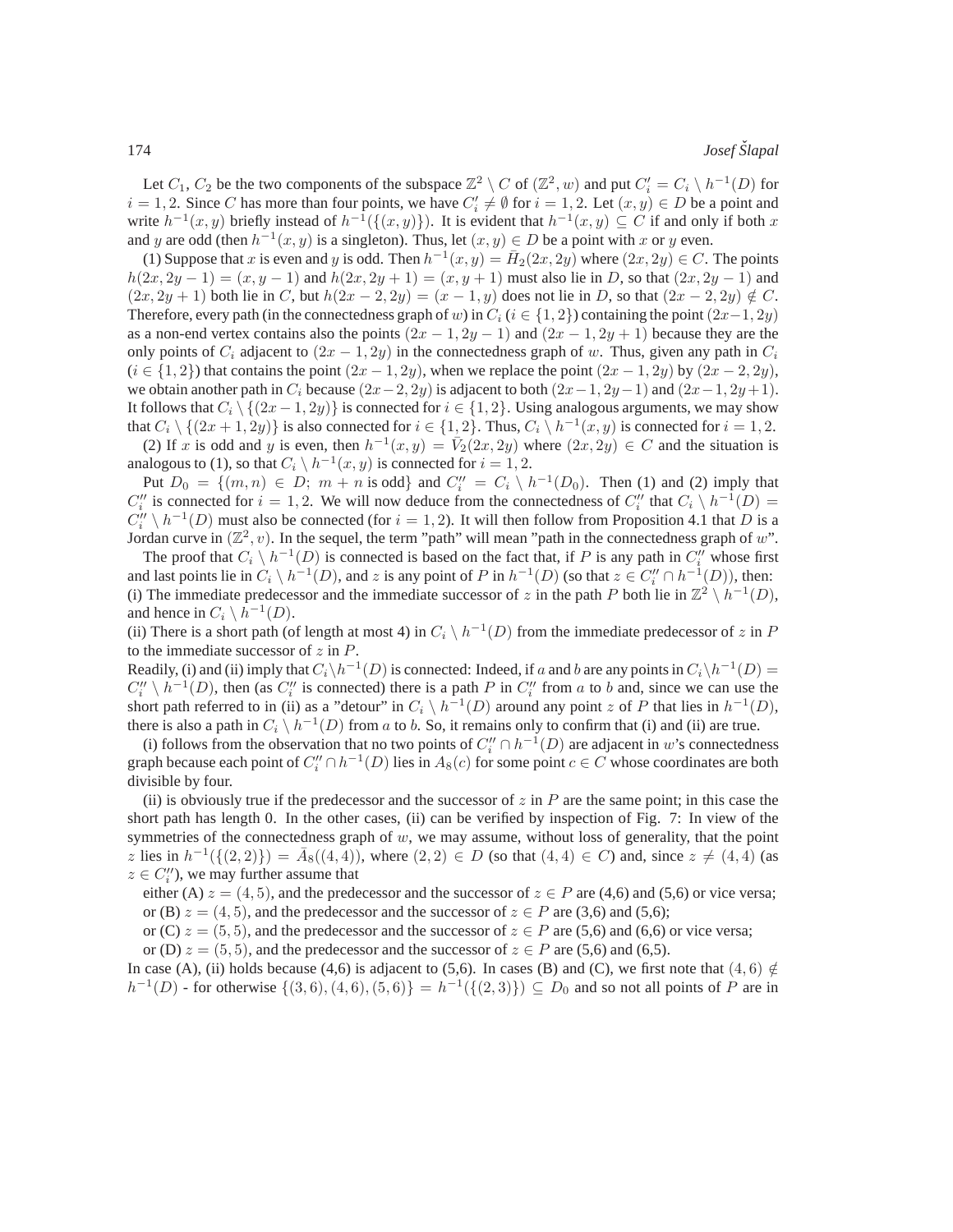

**Fig. 8:** Portions of four graphs on  $\mathbb{Z}^2$ .

 $C_i''$ , which is a contradiction. Thus, in case (B), the path whose points are (3,6), (4,6), and (5,6) satisfies the condition of (ii). In case (C), since  $(4, 6) \notin h^{-1}(D)$ , we have that  $(4, 8) \notin C$  (by condition (a) in the first paragraph of this proof), which implies  $(5, 7) \notin h^{-1}(D)$ ; so the path whose points are  $(5, 6)$ , (5,7), and (6,6), or its reverse, satisfies the condition of (ii). In case (D), we can similarly deduce that  $(5, 7) \notin h^{-1}(D)$  and  $(7, 5) \notin h^{-1}(D)$ ; moreover,  $(6, 6) \notin C$  (as  $(6, 6)$  cannot be adjacent to two points of the simple closed curve C in the connectedness graph of w because  $(5, 7) \notin C$ ,  $(7, 5) \notin C$ , and  $(5,5) = z \notin C$ ), and so  $(6,6) \notin h^{-1}(D)$ . Thus, in case (D), the path whose points are  $(5,6)$ ,  $(5,7)$ ,  $(6,6)$ ,  $(7,5)$ , and  $(6,5)$  satisfies the condition of (ii).

*Example 4.3* Every cycle in any of the four graphs portions of which are shown in Figure 8 is a Jordan curve in  $(\mathbb{Z}^2, v)$ .

# 5 Concluding remarks

Jordan curves play an important role in computer image processing because they represent boundaries of regions of digital images. It may therefore be useful to deal with topologies providing a rich enough